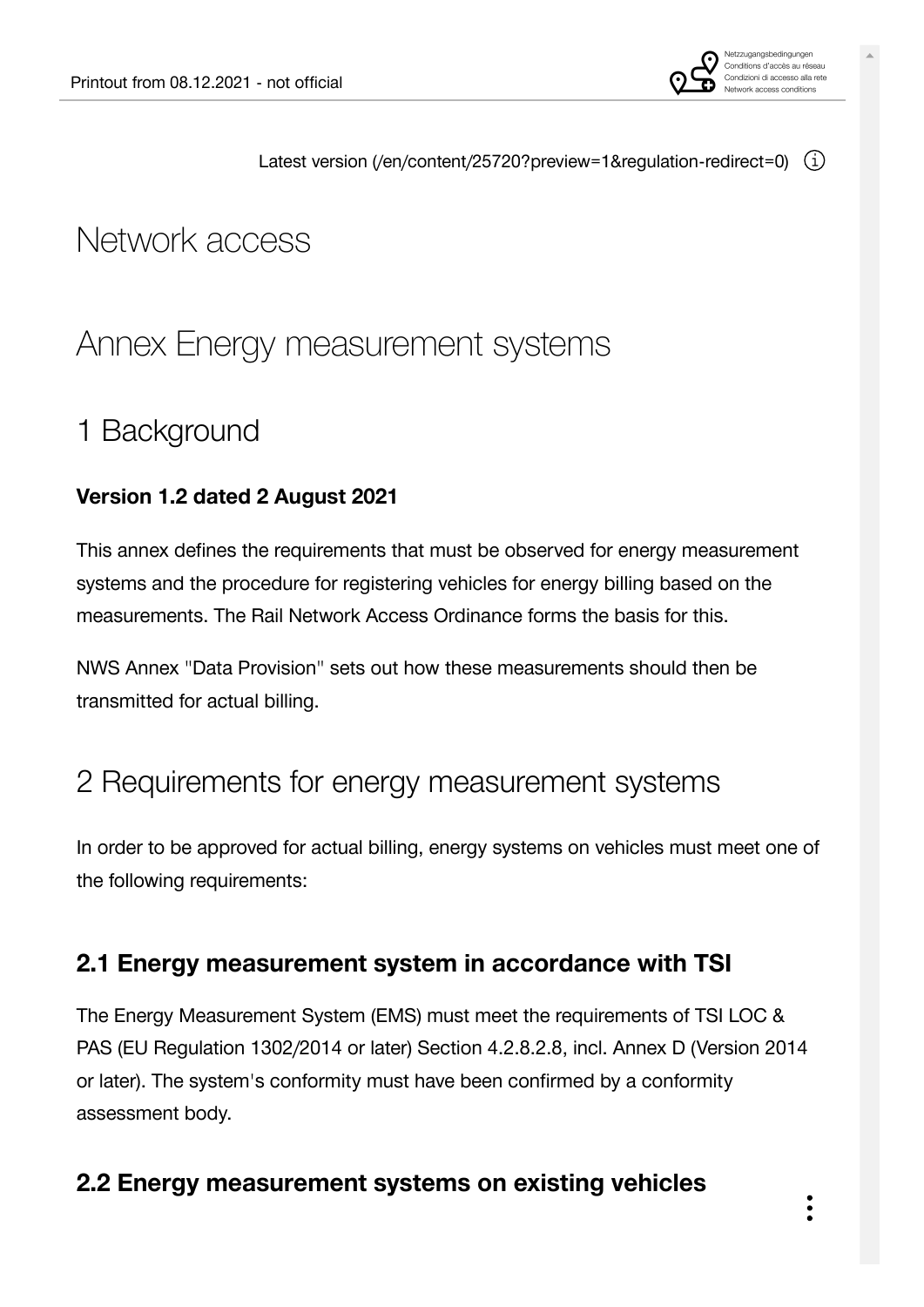For the purposes of these requirements, existing vehicles are railway vehicles that were first taken into operation before 1 January 2018. For existing vehicles not assessed according to TSI, the requirements set out below shall apply.

#### **2.2.1 [Energy measurement system in accordance with EN 50463](https://vorgaben.sbb.ch/en/content/25720?regulation-redirect=0&jump-to=25792)**

The energy measurement systems of existing vehicles must comply with the requirements of EN 50463 (the 2012 or later version), with the exception detailed in Point 2.2.2 of this Annex. The conformity of the systems must have been confirmed by a conformity assessment body.

### **2.2.2 [Energy measurement system which deviates from EN 50463](https://vorgaben.sbb.ch/en/content/25720?regulation-redirect=0&jump-to=25793)**

Energy measurement systems of existing vehicles which do not meet all the requirements of Point 2.1 or 2.2.1 of this Annex may nevertheless be approved for the actual billing of traction current after consultation with the infrastructure manager (IM). The energy measuring systems must comply with the implementing provisions set out below. The conformity of the systems must have been confirmed by a conformity assessment body.

### **2.2.2.1 [Transducers \(VMF and CMF\)](https://vorgaben.sbb.ch/en/content/25720?regulation-redirect=0&jump-to=25794)**

For measuring transducers that are not certified to EN 50463, compliance with the following conditions must be demonstrated:

a) The accuracy class of the transducers must be at least 1.0. The type and class of the transducers installed in this vehicle must be evident from the routine inspection report for the energy measurement system (in accordance with Section 3.1.5 of this Annex).

b) The limit values of the measurement deviations for the entire energy measurement function (VMF, CMF and ECF) of 1.5 (AC) or 2.0 (DC) must be adhered to in accordance with the definition in EN50463-2 Chapter 4.2.3.2.

#### **2.2.2.2 [Multiple assignment of the transducer outputs](https://vorgaben.sbb.ch/en/content/25720?regulation-redirect=0&jump-to=25795)**

Connecting other equipment to the fixed outputs of the transducers is permissible. However, the vehicle owner must ensure that this does not affect the energy measurement function.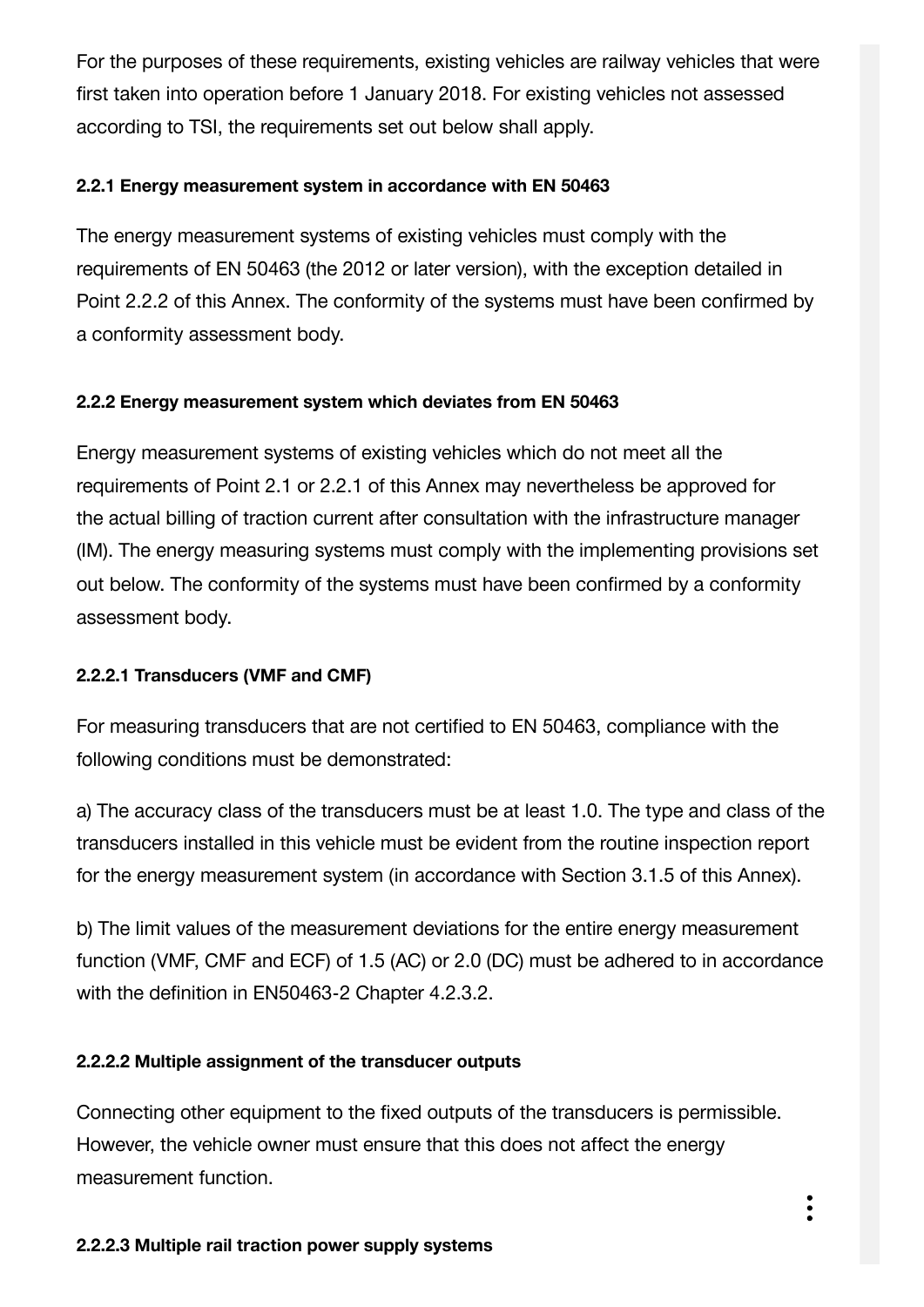The minimum requirement is that energy consumed in the 15kV / 16.7Hz rail traction power supply system must be measured. Measuring energy consumption in other rail traction power systems is optional as regards approval for actual billing in Switzerland.

### **2.2.2.4 [Reactive energy](https://vorgaben.sbb.ch/en/content/25720?regulation-redirect=0&jump-to=25797)**

The measured values for reactive energy are not relevant for actual billing. Accordingly, the measurement of reactive energy is not subject to any requirements.

## 3 [Registration of vehicles for actual billing](https://vorgaben.sbb.ch/en/content/25720?regulation-redirect=0&jump-to=25789)

### **3.1 [The registration process](https://vorgaben.sbb.ch/en/content/25720?regulation-redirect=0&jump-to=25798)**

### **3.1.1 [Registration of a new vehicle and of a new type of equipment](https://vorgaben.sbb.ch/en/content/25720?regulation-redirect=0&jump-to=25799)**

The following documents must be submitted to the IM in order to register a vehicle:

- Registration form (Point 3.1.3)
- Conformity certification documents by type of vehicle (Point 3.1.4.)
- Conformity certification documents by locomotive (Point 3.1.5.)
- Calibration certificates for each system component (Point 3.1.6)

### **3.1.2 [Registering an already approved vehicle and type of equipment](https://vorgaben.sbb.ch/en/content/25720?regulation-redirect=0&jump-to=25800)**

The following documents must be submitted to the IM in order to register a vehicle:

- Registration form (Point 3.1.3)
- Conformity certification documents by locomotive (Point 3.1.5.)
- Calibration certificates for each system component (Point 3.1.6)

#### **3.1.3 [The registration form](https://vorgaben.sbb.ch/en/content/25720?regulation-redirect=0&jump-to=25801)**

The registration form can be obtained on written request from SBB Infrastructure ([onestopshop@sbb.ch](javascript:linkDecryptEmail()). The applicant (train operating company, vehicle keeper, manufacturer, etc.) should submit the completed registration form to SBB Infrastructure together with the other documents listed at Point 3.1.1 and/or 3.1.2.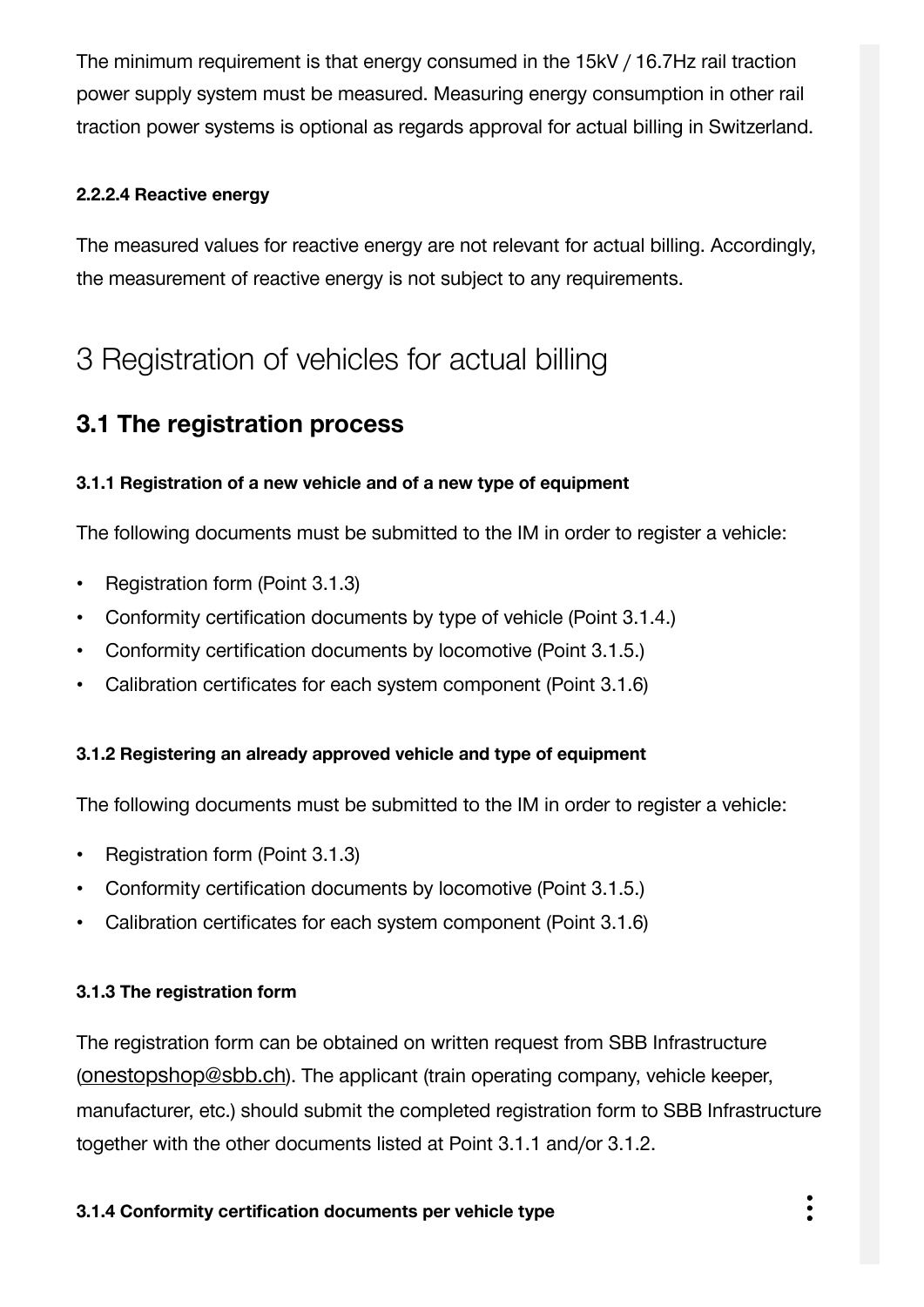The following conformity certification documents must be submitted to the IM in respect of each vehicle type (e.g. Re 420, RABe 521, etc.) and each equipment type (integration of a specific combination of voltage transformer, current transformer, measurement device and/or other components of the energy measurement system):

a) For energy measurement systems conforming to TSI LOC & PAS (EU Regulation 1302/2014 or later) in accordance with Point 2.1: an assessment report incl. a test certificate issued by a conformity assessment body

or

b) For existing vehicles with energy measurement systems conforming to EN50463 in accordance with Point 2.2.1: an assessment report from a conformity assessment body (incl. confirmation of conformity)

or

c) For existing vehicles with energy measurement systems deviating from the TSI or EN 50463 (as defined in Point 2.2.2): an assessment report from a conformity assessment body; this report must also identify the deviations from the requirements and assess whether the deviations are in conformity.

### **3.1.5 [Conformity certification documents for each locomotive](https://vorgaben.sbb.ch/en/content/25720?regulation-redirect=0&jump-to=25803)**

A routine test report in respect of every energy measurement system installed on the vehicle must be submitted to the infrastructure manager.

The report is to contain at least the following data on the energy measurement system:

- The date of installation
- The installation location
- The designation, class and scale of the voltage transformer (only if applicable)
- The designation, class and scale of the current transformer (only if applicable)
- The complete EVN, as well as all CPIDs for the energy measurement systems installed in the vehicle.
- The designation and serial number of the energy calculation function/energy measurement device/meter
- The reference to the assessment report and the EN 50463 conformity certificate or to the EC test certificate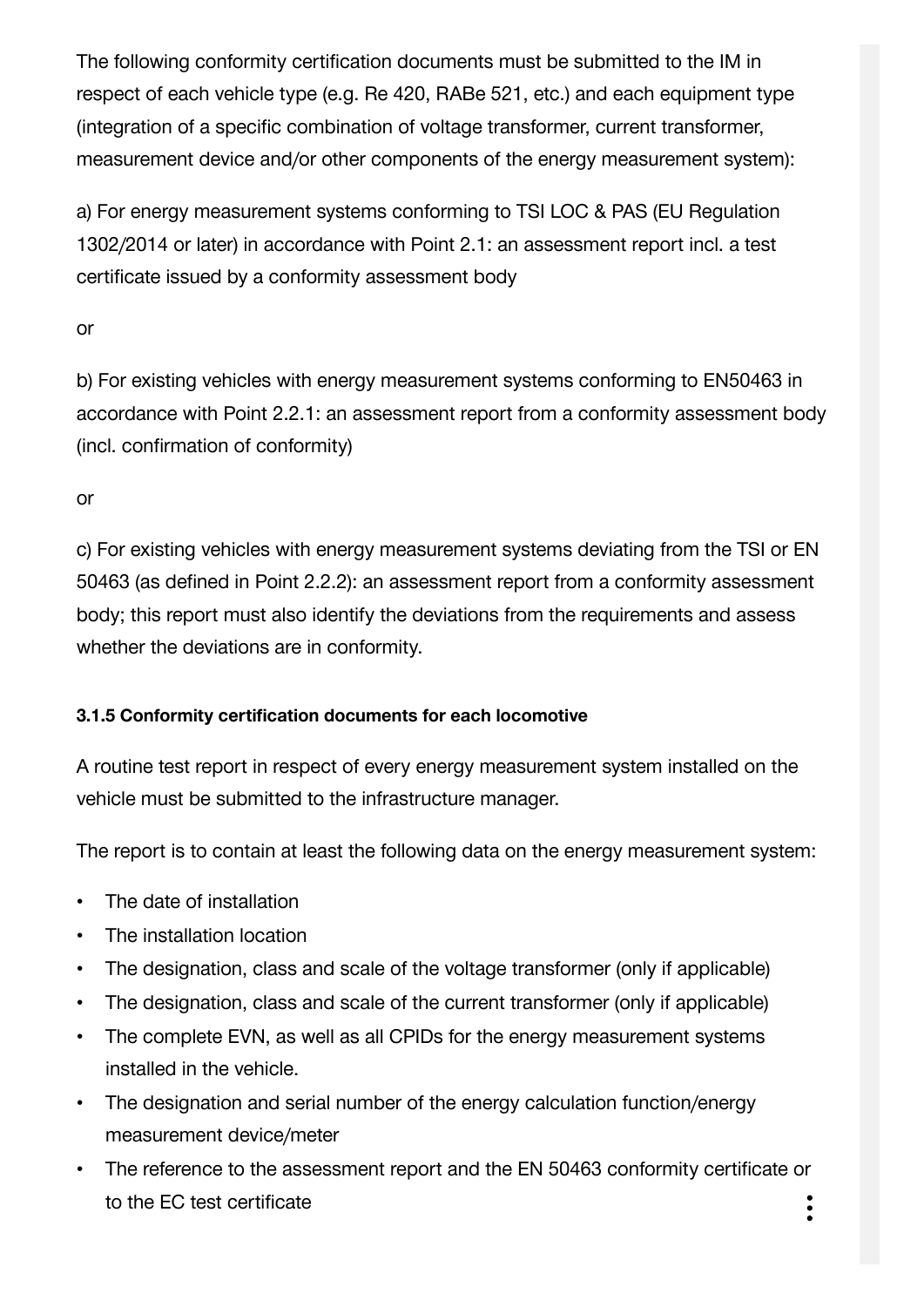#### **3.1.6 [The calibration certificate](https://vorgaben.sbb.ch/en/content/25720?regulation-redirect=0&jump-to=25804)**

A calibration certificate must be submitted for each "Energy Calculation Function" system component. This calibration certificate must, among other things, include the date on which the calibration ceases to be valid. If this expiry date is exceeded, the energy measurement system will no longer be in conformity.

### **3.1.7 [The monitoring phase](https://vorgaben.sbb.ch/en/content/25720?regulation-redirect=0&jump-to=25805)**

The purpose of the monitoring phase is to verify that the energy measurement system is working correctly. During the monitoring phase, the consumption values per train type as published in the infrastructure performance catalogue will be used. In order that the monitoring phase can be completed within two months, the following requirements must be met at the same time:

- The vehicle must be operated in Switzerland.
- The vehicle must be in use for at least 10 operating days.
- In this time, the energy measurement system provides complete data.
- In this time, complete data is also provided via the railway operating systems (EVN).

After successful completion of the monitoring phase, the vehicle will be activated for actual billing and the vehicle keeper will receive corresponding confirmation.

If a vehicle is approved for the actual billing of traction current, energy will be billed exclusively on the basis of the readings taken on the vehicle, irrespective of which train operating company is using the vehicle.

### **3.2 [Preserving conformity](https://vorgaben.sbb.ch/en/content/25720?regulation-redirect=0&jump-to=25806)**

Following any changes to the energy measurement system (e.g. replacement of an energy measurement system) which might affect conformity in accordance with Point 2, updated documents as listed in Points 3.1.1 and 3.1.2 must be submitted.

If an energy measurement system is exchanged for a system which is already approved for actual billing in accordance with Point 3.1.2, there is no need for a monitoring phase as set out in Point 3.1.7. If the IM detects irregularities in energy measurement after such an exchange (e.g. incorrect measurement data), Point 3.1.7 will apply.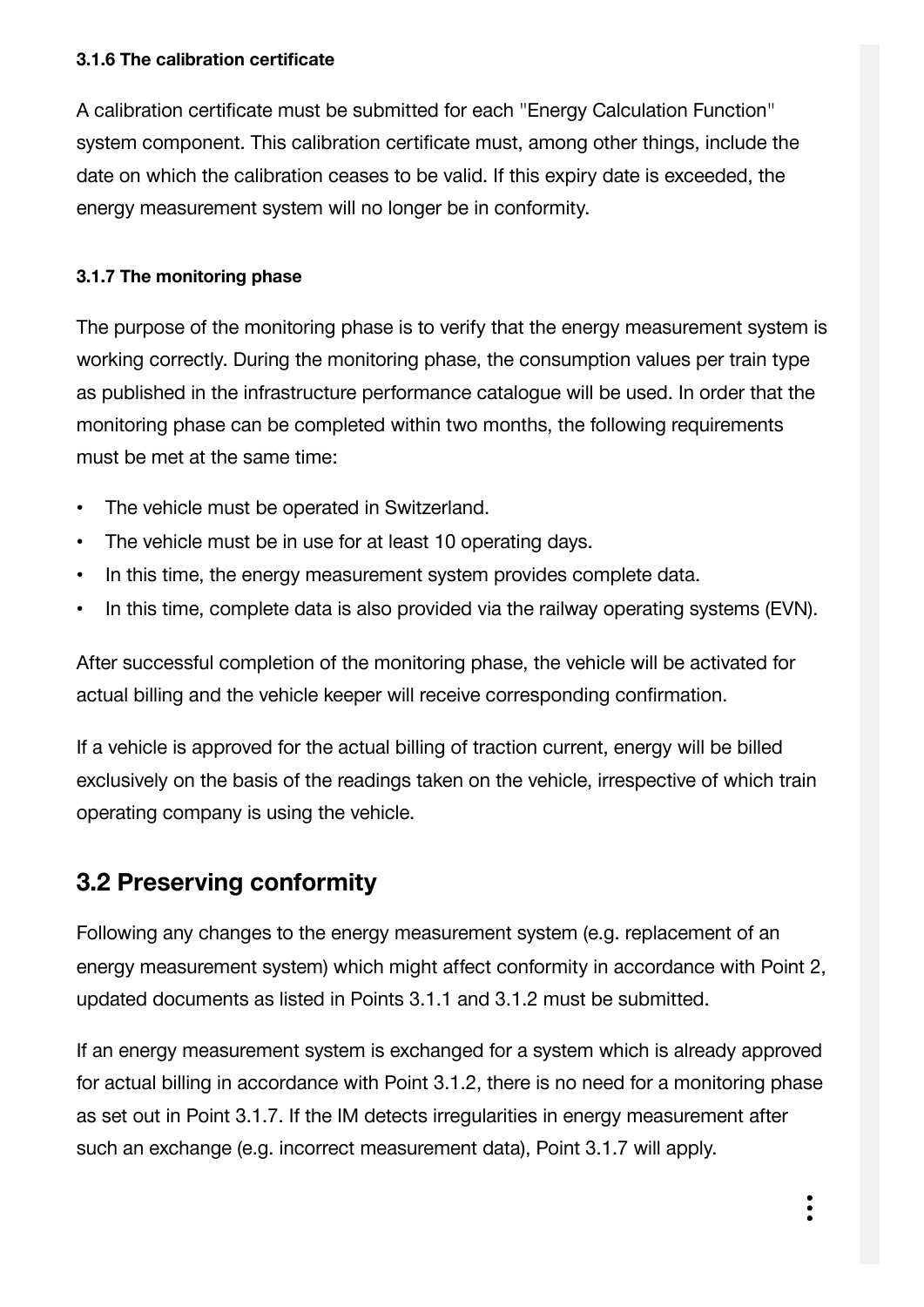If a conformity assessment body certifies that a change to the energy measurement system will have no effect on conformity (e.g. a software update to the baseline), this Point will not apply.

## 4 [Contact](https://vorgaben.sbb.ch/en/content/25720?regulation-redirect=0&jump-to=25807)

For questions on energy measurement systems related to energy billing, please contact [onestopshop@sbb.ch](javascript:linkDecryptEmail().

# 5 [Amendments](https://vorgaben.sbb.ch/en/content/25720?regulation-redirect=0&jump-to=25808)

| <b>Version</b> | Date       | <b>Amendment</b>                                                                   | Comment                                                                                                                                                                                                                                                                                                       |
|----------------|------------|------------------------------------------------------------------------------------|---------------------------------------------------------------------------------------------------------------------------------------------------------------------------------------------------------------------------------------------------------------------------------------------------------------|
| 1.0            | 02.12.2019 | Published<br>3.1.7<br>Monitoring<br>phase 10<br>instead of 15<br>operating<br>days | Compared to version 1.0 of Appendix 2020,<br>this Appendix has been subjected to<br>comprehensive editorial revision and is now<br>timetable-independent, so that it applies<br>equally to several published Network<br>Statements.<br>Based on experiences, the observation<br>period is reduced to 10 days. |